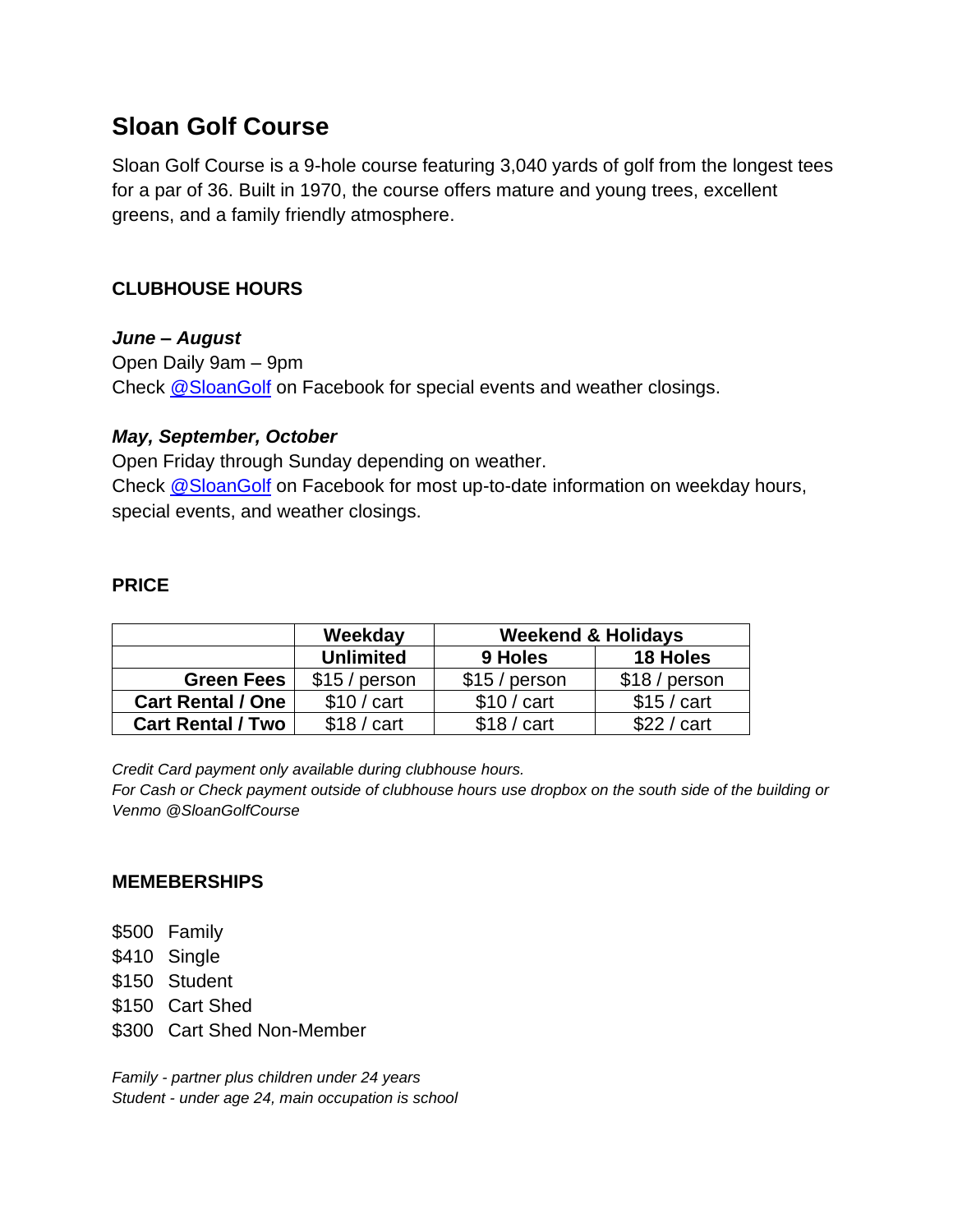*Installment plan available. Contact us for more information.*

*Checks payable to:* Sloan Golf Course PO Box 425 | Sloan, IA 51055

## **CONTACT US**

Sloan Golf Course 3212 Old Highway 75 | Sloan, IA 51055 Email: [sloangolfcourse1@gmail.com](mailto:sloangolfcourse1@gmail.com) Facebook: [@SloanGolf](https://www.facebook.com/SloanGolf)

#### *Stay Informed*

Text @sloango to 81010 to sign up for text message updates on upcoming events, weather closings and more.

#### *Clubhouse Rental*

Contact Mckinzi Shook to discuss availability and rates for renting the clubhouse. Members receive discount.

#### *Youth Lessons*

Contact Tom Thompson to discuss availability and rate for youth golf lessons.

#### **WEEKLY EVENTS**

#### *Taco Tuesday*

Tuesdays May through October | 6:00 pm Navarrete's Mexican Restaurant. All are welcome at the clubhouse to enjoy food and conversation. Food and drink are paid separately.

#### *Men's League*

Wednesdays May through October | 6:00 pm Start \$5 per golfer. Bring meat to grill. Non-members are welcome to participate. Green fees apply to non-members. Teams of 4 will be drawn that night. Must be 18 to play.

#### *Ladies Chip & Sip*

Thursdays May through October | 6:00 pm Start